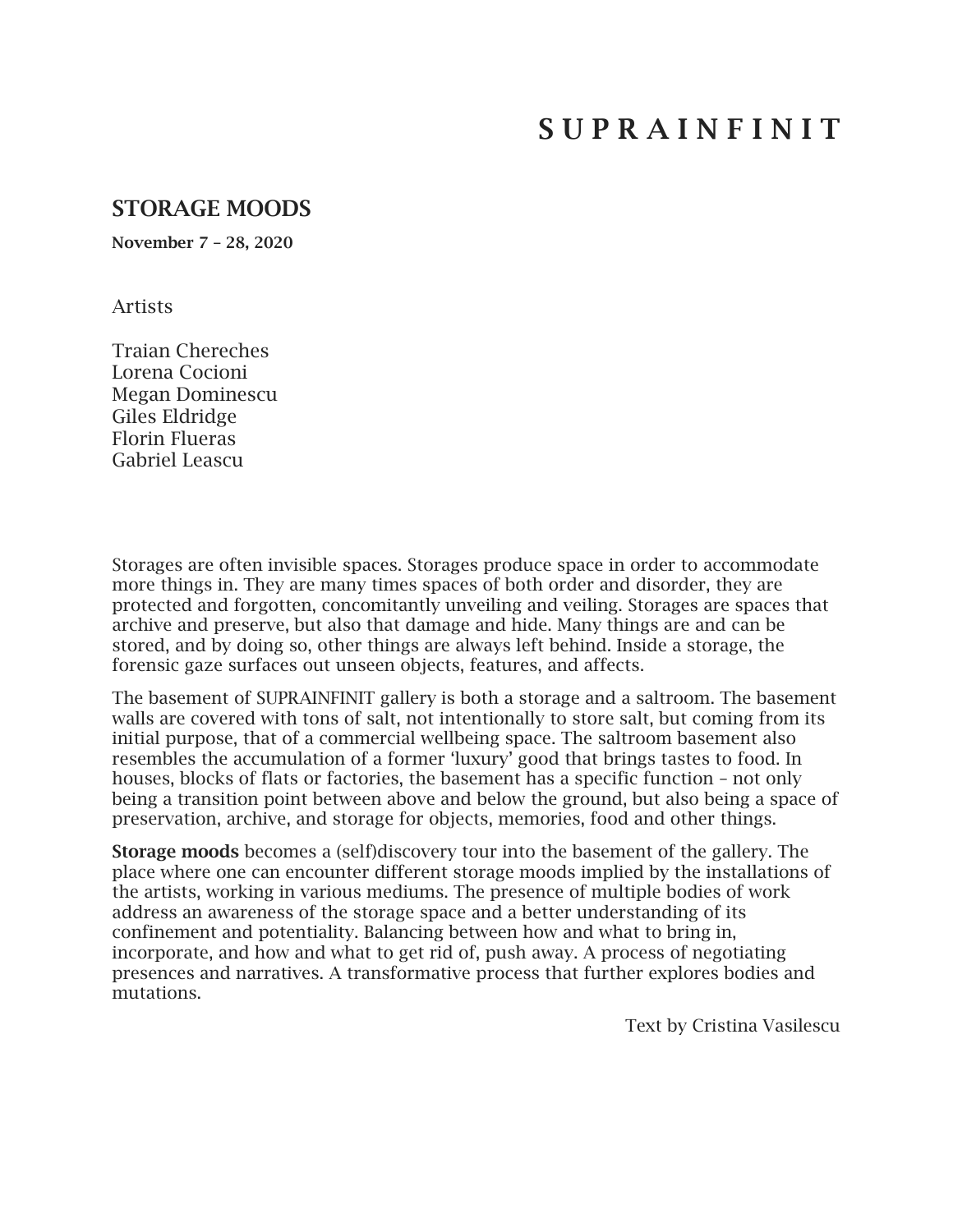## Traian Chereches

"The darkening of the world makes the irrationality of art rational: radically darkened art."― Theodor W. Adorno, [Aesthetic Theory](https://www.goodreads.com/work/quotes/82818)

The Mask is an archetypal symbol in Romania and in almost every culture, has a semantic complexity. In my work, the Mask stores fragmented artefacts and affects of my inner and outer reality. Between, synthetic and organic, micro and macro cosmos, contraction and expansion, metamorphosis and transmutation. Exploring the specific cycle of creation and destruction, potentiality, and renewal. In direct reference with the idea of accumulated waste that represent the current state of our polluted, consumptive world.

I accumulate, collect, pick up disparate wastes, remains from my past, scraps from my family's construction sites, broken objects, damaged things out of which I create hybrid sculptures. Employing them as a metaphor for recycling dark matter, as resources for transformation, while delving into my subconscious, and the subterranean in order to depict a specific state of mind and extract resources for regeneration.

These 2 drawings come as sedimentation of elements extracted from the mask series. In these works, I emphasize the process of erosion and distillation. I was searching for the shapes while making the drawings, adding and erasing partly. There is a level of distance from the overly polluted environment foreseen in my masks series, and I instead look for the primal, the tentacular in these drawings. Cellular connections can be found when closely analyzing the drawings, as well as magnitude shapes, such as the traces of an erupted volcano, navigating between micro and macro cosmos. This diptych visualizes my breathing, distance, and closeness, and depicts an intricate micro-cell environment that merges the cellular and natural forces on the surface of the canvas.

#### Lorena Cocioni

*Eustacia* recalls the female character of the novel *The return of the native* by Thomas Hardy. Her name evokes the eustachian tube, a vital organ of the auditory apparatus. Eustacia's ears stand in for her eyes and her sense of touch assumes the function of hearing. The nerves (receptacles for vibrations) have become a diffuse ear that sheathes her whole body. The wind on the Edgon heath hill moves across, around, and through her body, entering it in the form of music that arises from desiccated heath bells. It is a music perceptible in a body, which is itself an object in nature, and a music recognizable as such because it sounds so much like the voice that comes from a human body.

Hardy's character is less a person or a picture of a person than a dynamic force, at once human and not. The group of facial features can be resolved into a portrait only by domesticating the vast, animated landscape that is her face, including the palpable, dark motion of her hair, a "nightfall" and an extension beyond the body's surface of its capacity for touch. ([William A.](https://www.google.ro/search?tbo=p&tbm=bks&q=inauthor:%22William+A.+Cohen%22)  [Cohen\)](https://www.google.ro/search?tbo=p&tbm=bks&q=inauthor:%22William+A.+Cohen%22)

*'She was in person full-limbed and somewhat heavy; without ruddiness, as without pallor. To see her hair was to fancy that a whole winter did not contain darkness enough to form its shadow. Her nerves extended into those tresses, and her temper could always be softened by stroking them down. If, in passing under one of the Egdon banks, any of its thick skeins were caught, as they sometimes were, by a prickly tuft of the large Ulex Europoeus - which will act as a sort of hairbrushshe would go back a few steps, and pass against it a second time.'* 

Thomas Hardy*, The return of the native*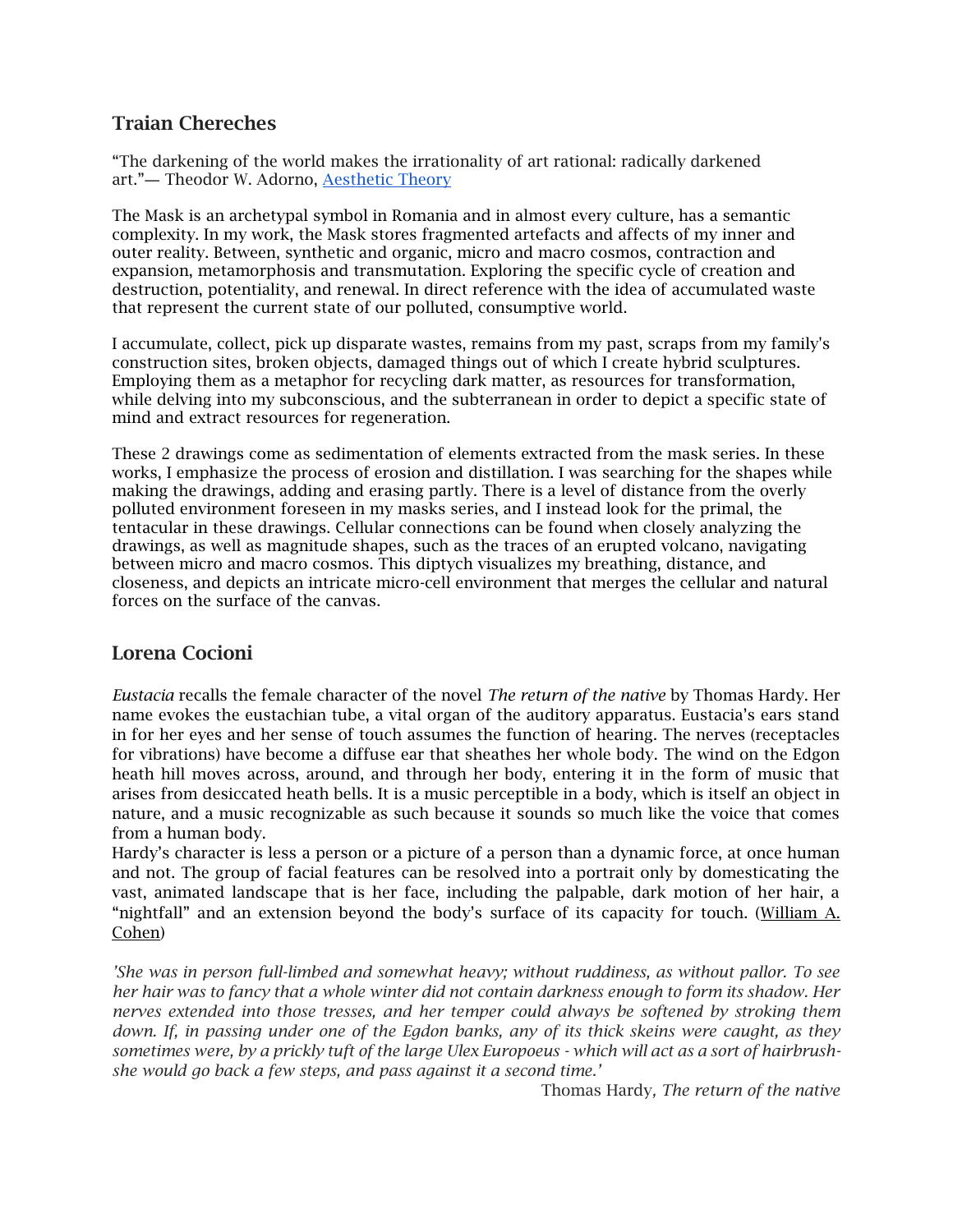Placed in the saltmine of the gallery's basement, the work becomes automatically confined in a toneless environment, where there is no wind or other external stimulus. In this place, the work goes numb and comes back to life only through interaction with a living being, becoming sensitive to touch.

## Megan Dominescu & Gabriel Leascu

Since the 1950's, after the Communist regime came to power, Romania has gone through a process of violent industrialization. There were many towns built with the sole purpose of hosting the workers of the newly inaugurated industrial complexes. The construction of these industrial platforms represented the epitome of technology. Unfortunately, over the years more modern technology was not adopted accordingly thus deliberately putting platform workers' lives in danger, especially in the 80's and 90's. During these times there were almost no environmental protection laws and in the towns near the complexes the air was thick and filled with soot and dangerous chemical vapors. Although potentially dangerous, the platforms provided many jobs and local economies grew in the 90's, providing decent living conditions to a generally satisfied population.

One of these platforms is the Borzesti Petrochemical Industrial Group, near Onesti in the Bacau region.

*'Borzesti and Other'* is an installation work dealing with memory and archive, simultaneously trying to store and hide the often contrasting moods that emerge by interacting with manmade, industrial spaces, either as an outsider or an insider. The drive behind this work was to encapsulate the end of an era for many of these complexes and their workers. The installation is both a homage to and a rebellion against the type of life created and destroyed by these structures. The installation consists of five works by Megan Dominescu and Gabriel Leascu.

*'Borzesti Powerplant'* tapestry by Megan Dominescu was made in the summer of 2019 after a trip to the Borzesti Industrial Group and the surrounding area. The building depicted in the work is the Borzesti Power Plant that was demolished in the spring of 2020 through a controlled detonation.

*'Chemical weapon'* by Megan Dominescu depicts the universal symbol for chemical weapon on a hand-sewn pillow cover.

*'Memories'* by Gabriel Leascu features photographs from his family archive. It is comprised of a selection of 60 photographs following the life of his mother who worked in Borzesti for almost 30 years as well as a short biography at the end.

*'Soot'* by Gabriel Leascu is an audio/video collage showing controlled demolition videos of industrial platforms throughout Romania including the Borzesti platform. The soundtrack for the work is an edit of a composition called 'Wind carries soot' by industrial-ambient group Lussuria, from the album 'Industriale illuminato'.

*'Dude, where's my mask?'*, a collaborative work by Megan Dominescu and Gabriel Leascu which represents the first steps the posthuman takes towards living harmoniously with heavy industry, technology and nature.